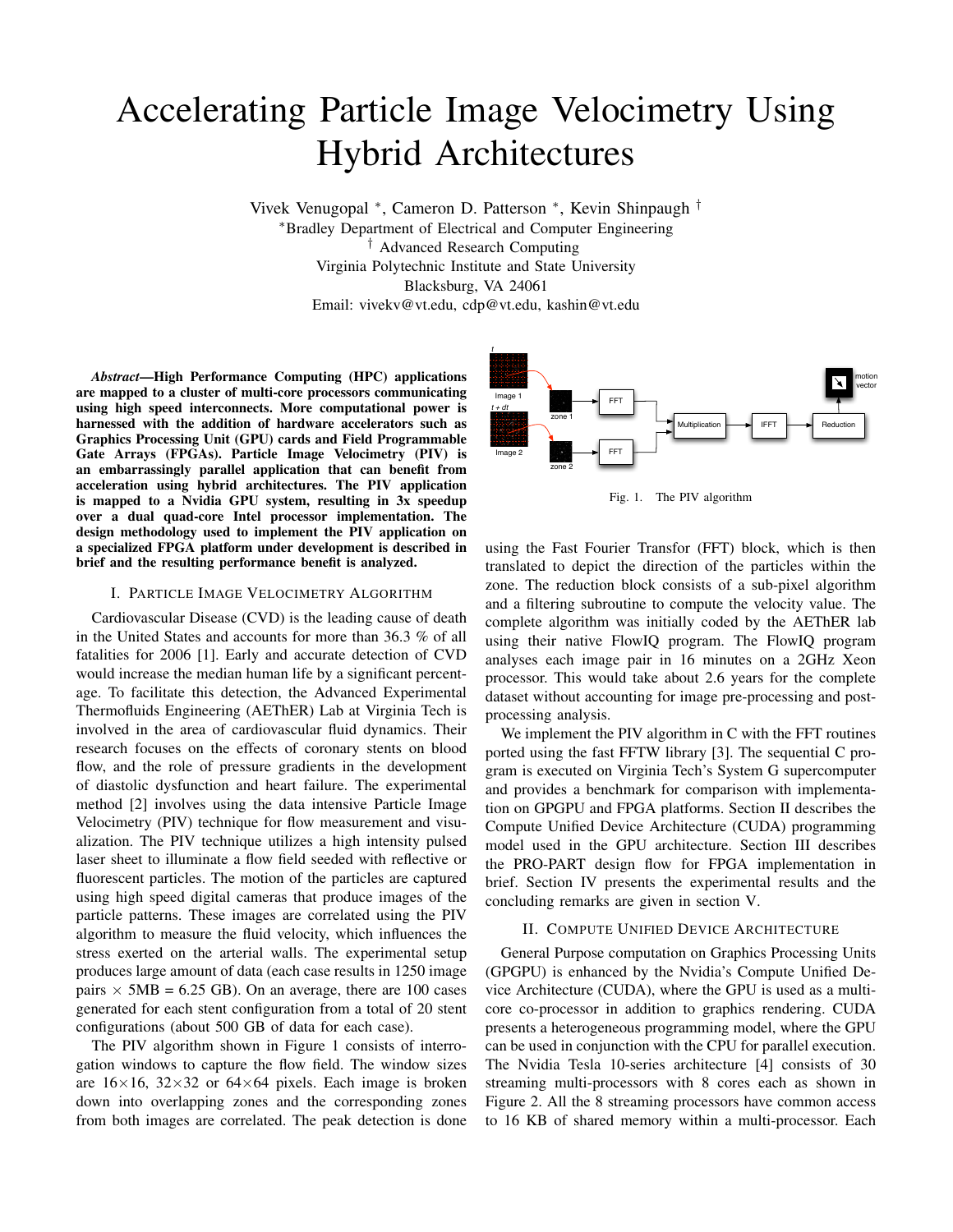multiprocessor has one set of 32-bit registers per processor, constant memory and texture caches. Each streaming core can execute the same instruction on different data making it similar to a Single Instruction Multiple Data (SIMD) processor. The multi-processors communicate with the CPU through the GPU memory using the PCI Express interface.



Fig. 2. CUDA hardware model for Tesla 10-series architecture



Fig. 3. CUDA programming model

From a programmer's point of view, the CUDA model in Figure 3 represents the GPU as a multi-threaded parallel architecture. The CPU is referred to as the host and the GPU is referred to as the device. CUDA assumes that the host and the device have separate accesses to their memory, also referred to as host memory and device memory. The CUDA execution is based on *threads* and a collection of threads is called a *block*. A group of blocks can be assigned to a single multi-processor and time-share their execution. A *grid* constitutes of a collection of blocks in a single execution. Each thread and block can be accessed within the thread using a unique identifier. The *kernel* is the code executed on each thread. Using the thread and block identifier, the thread performs the kernel task on its part of the data. Multiple kernels can be called by an algorithm and the kernels share data through the global memory. Synchronization barrier is available between threads executing inside a block. However, there is no synchronization between the blocks executing within a kernel. The threads from multiple blocks are synchronized after the end of the kernel execution. The CUDA API consists of a set of library functions, which are extensions of the C language. The *nvcc* compiler generates executable code for the CUDA device. The CUDA compiler uses the FFTW library for FFT computation.

## III. PRO-PART DESIGN FLOW

A multi-core Streaming Architecture without Flow Control (SAFC) testbed is developed using the Xilinx ML310 Embedded Development board consisting of a Virtex-II Pro XC2VP30 FPGA. Each ML310 is configured with a mesh of PEs and the on-board communication between the PEs is handled using the Xilinx FSL interface [5]. The FSL interface is an example of point-to-point interconnect and suits the research focus of this work. The ML310 boards are physically connected by InfiniBand cables in a mesh topology. The offboard communication is facilitated by using Xilinx's simple and lightweight Aurora protocol [6]. This specialized multicore platform is called NOFIS, because the platform consists of a Network Of FPGAs with Integrated Aurora Switches, as shown in Figure 4.



Fig. 4. Multi-core SAFC hardware: NOFIS platform



Fig. 5. PRO-PART design flow

The design methodology provides a formalism to describe the synchronization problems in streaming dataflow architectures. The proposed methodology is referred to as PRO-PART design flow, due to the significant process partitioning stage. The PRO-PART design flow shown in Figure 5 takes the SAFC